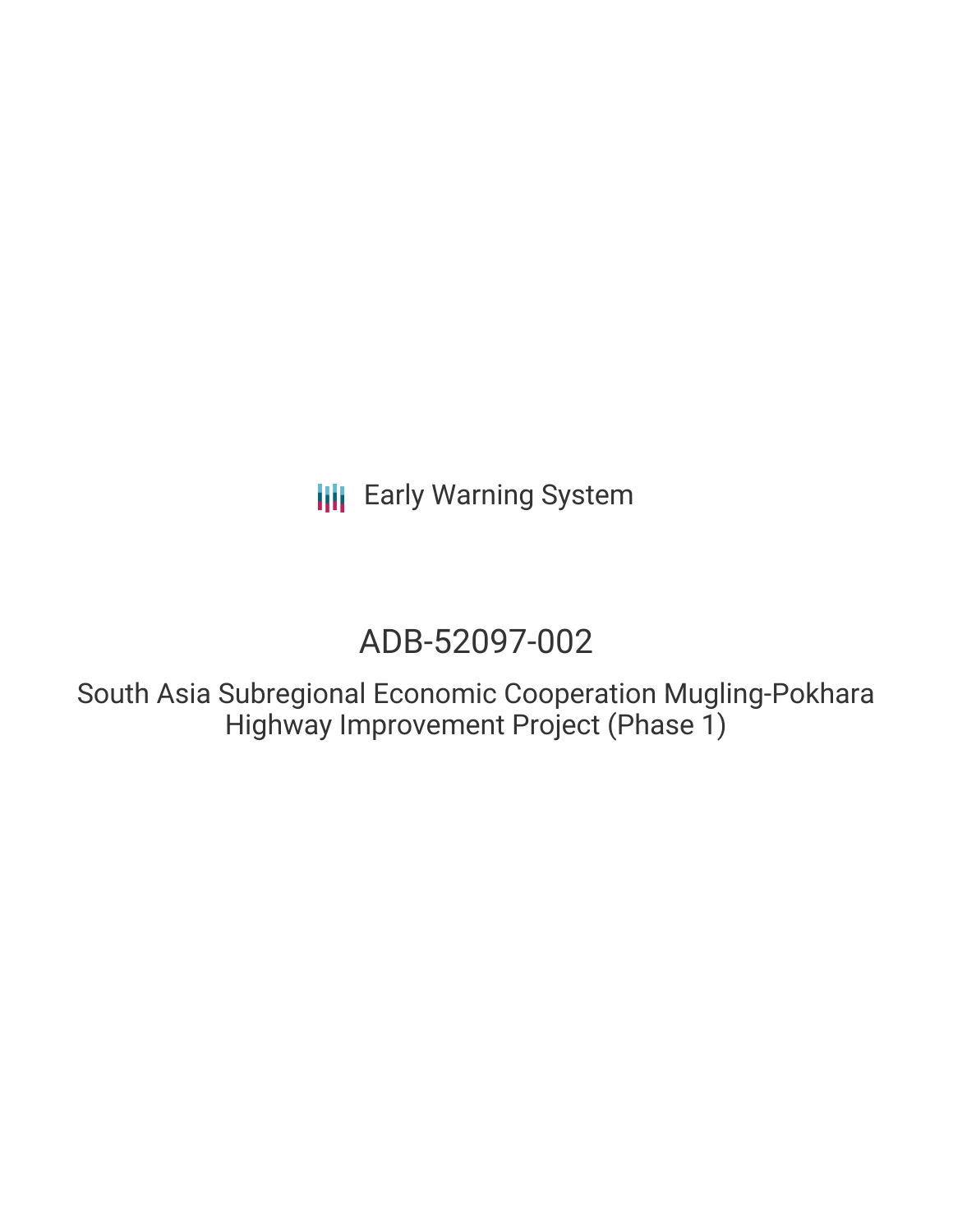

# Early Warning System

South Asia Subregional Economic Cooperation Mugling-Pokhara Highway Improvement Project  $(Dh$ aca 1)

## **Quick Facts**

| <b>Countries</b>               | Nepal                        |
|--------------------------------|------------------------------|
| <b>Financial Institutions</b>  | Asian Development Bank (ADB) |
| <b>Status</b>                  | Proposed                     |
| <b>Bank Risk Rating</b>        | A                            |
| <b>Borrower</b>                | Government of Nepal          |
| <b>Sectors</b>                 | Transport                    |
| <b>Investment Amount (USD)</b> | \$195.50 million             |
| <b>Loan Amount (USD)</b>       | \$195.00 million             |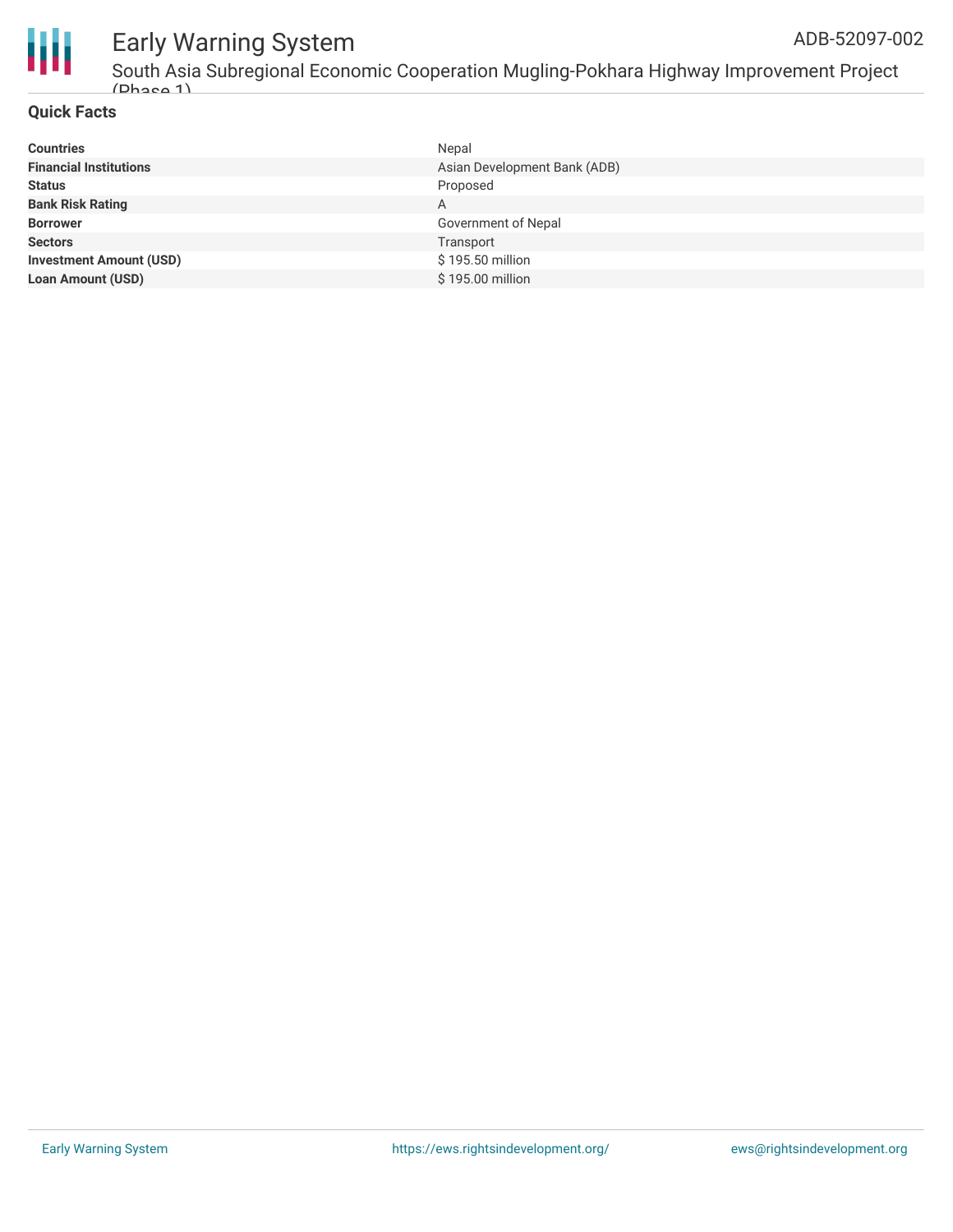

# Early Warning System ADB-52097-002

South Asia Subregional Economic Cooperation Mugling-Pokhara Highway Improvement Project  $(Dh$ gca 1)

## **Project Description**

According to the bank website, "the project road is a two-lane carriageway and carries about 7,400 vehicles, including 14% of goods vehicles and up to 55% of motorcycles in urban areas. Traffic is forecast to increase to 13,000 vehicles by 2040, and the rising number of motorcycles creates significant road safety risks, notably as (i) the road winds through the mid-hill region of Nepal and its geometry can be improved, (ii) slow-moving vehicles and pedestrians are not segregated in urban areas, and (iii) the pavement is in poor condition. The road will be widened to four lanes to cater to increasing demand, and design standards will feature enhanced geometry, pavement, structure, drainage, safety, and intelligent traffic system features to improve sustainability, safety awareness, safety compliance. The road will be median-divided, and service lanes in urban areas will improve safety, particularly for women and children who are more likely to walk, ride a bicycle or use public transport than men. The project design incorporates lessons from previous projects, including on procurement, readiness, and asset management and sustainability."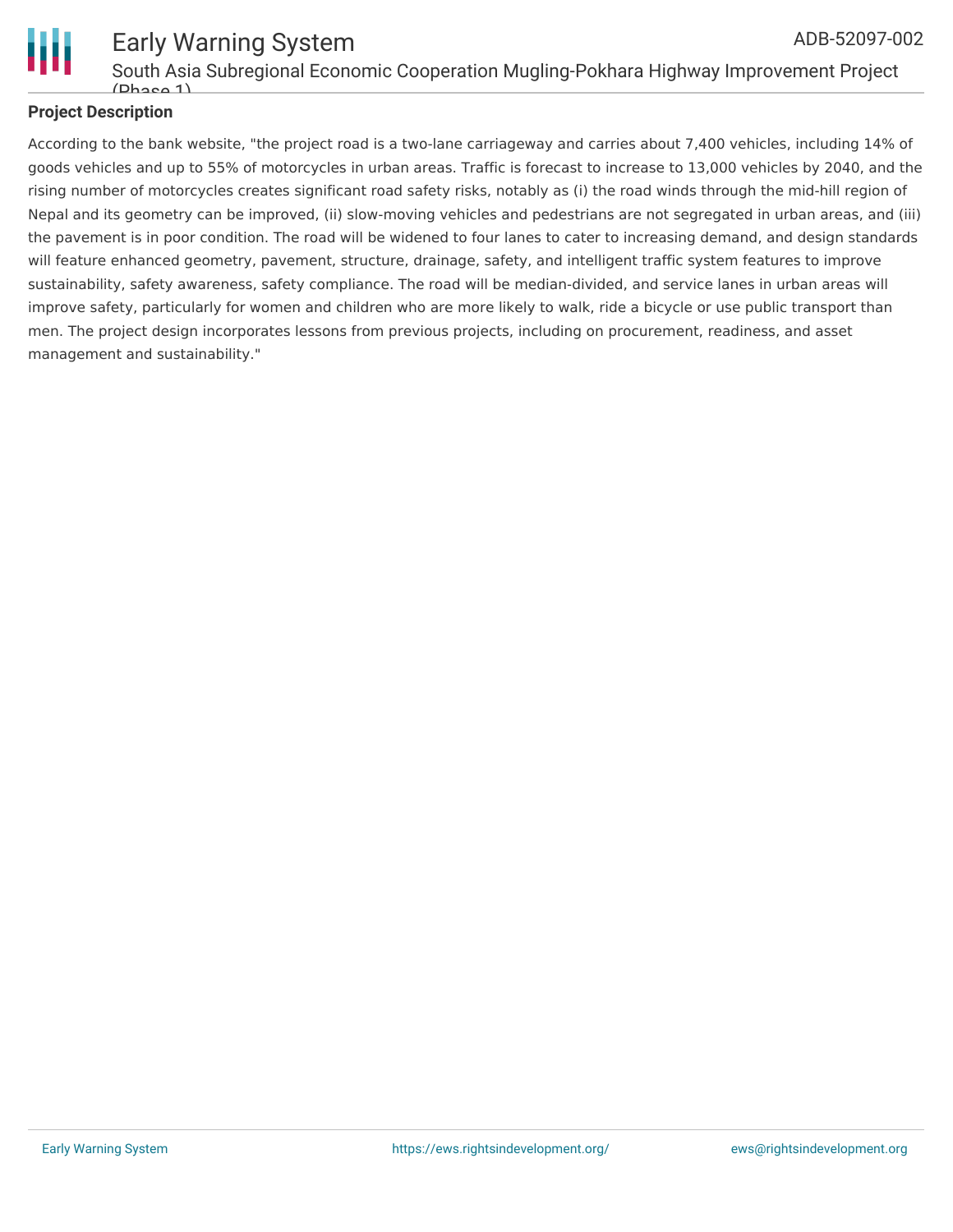

# Early Warning System

South Asia Subregional Economic Cooperation Mugling-Pokhara Highway Improvement Project  $(Dh$ aca 1)

## **Investment Description**

Asian Development Bank (ADB)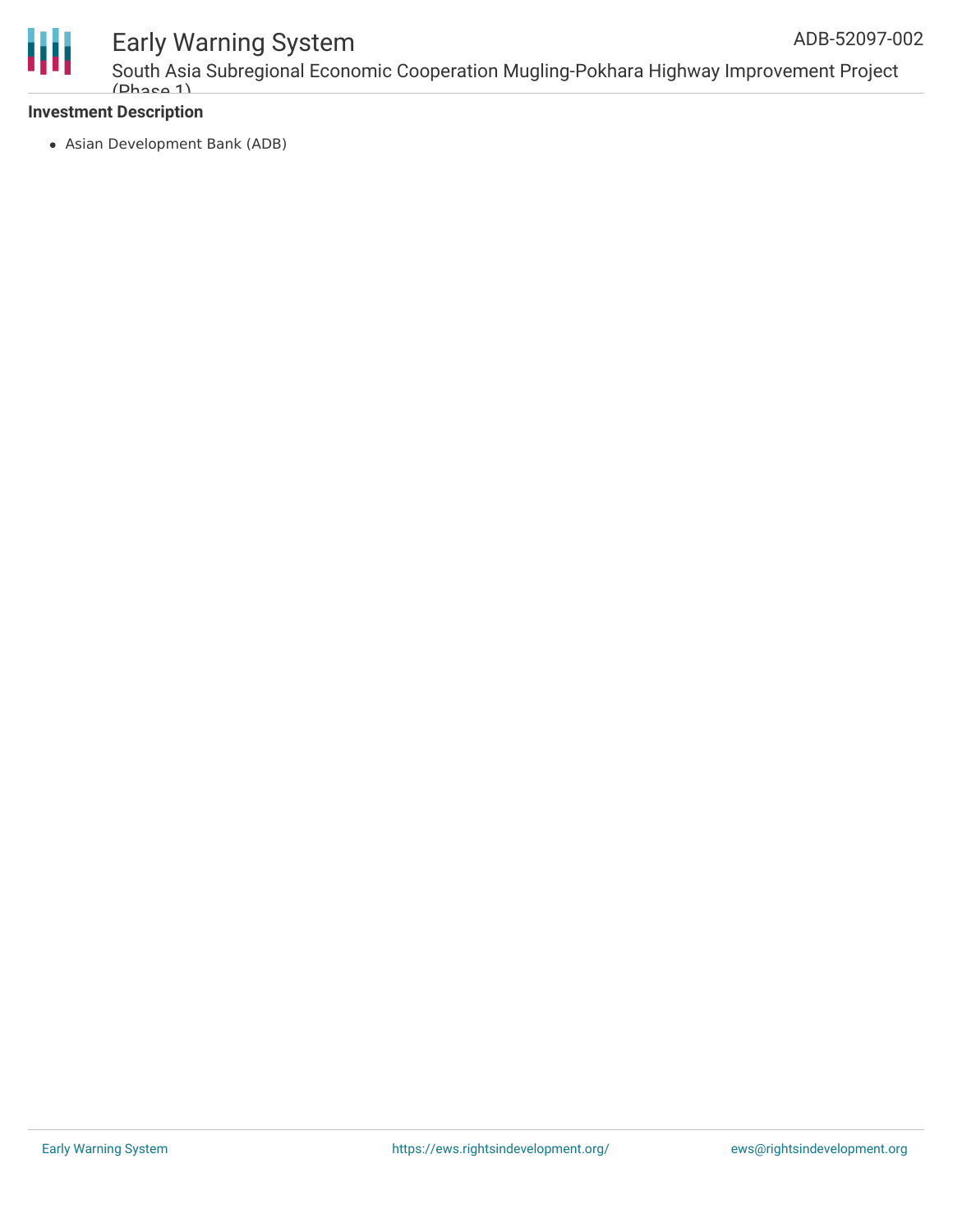

#### Early Warning System South Asia Subregional Economic Cooperation Mugling-Pokhara Highway Improvement Project  $(Dh$ ace 1) ADB-52097-002

Responsible ADB Officer Georget, Johan Responsible ADB Department South Asia Department Responsible ADB Division Transport and Communications Division, SARD Executing Agencies Ministry of Physical Infrastructure and Transport Singha Durbar, Kathmandu, Nepal

### **ACCOUNTABILITY MECHANISM OF ADB**

The Accountability Mechanism is an independent complaint mechanism and fact-finding body for people who believe they are likely to be, or have been, adversely affected by an Asian Development Bank-financed project. If you submit a complaint to the Accountability Mechanism, they may investigate to assess whether the Asian Development Bank is following its own policies and procedures for preventing harm to people or the environment. You can learn more about the Accountability Mechanism and how to file a complaint at: http://www.adb.org/site/accountability-mechanism/main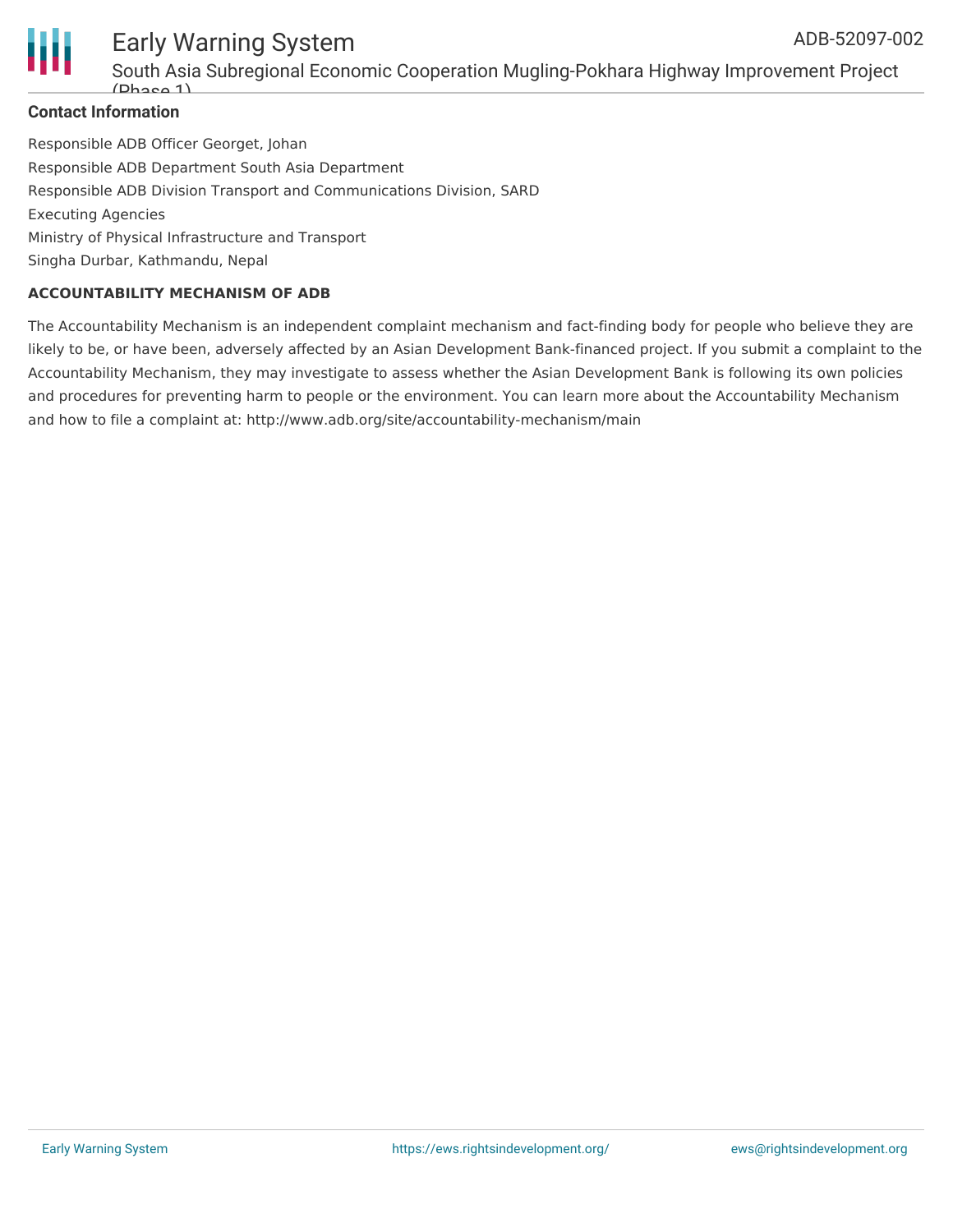



# Early Warning System

South Asia Subregional Economic Cooperation Mugling-Pokhara Highway Improvement Project  $(Dh$ aca 1)

### **Bank Documents**

- Project [Disclosure](https://ewsdata.rightsindevelopment.org/files/documents/02/ADB-52097-002.pdf) PDF [\[Original](https://www.adb.org/printpdf/projects/52097-002/main) Source]
- South Asia Subregional Economic Cooperation [Mugling-Pokhara](https://www.adb.org/projects/documents/nep-52097-002-ipsa) Highway Improvement Project (Phase 1): I [Original Source]